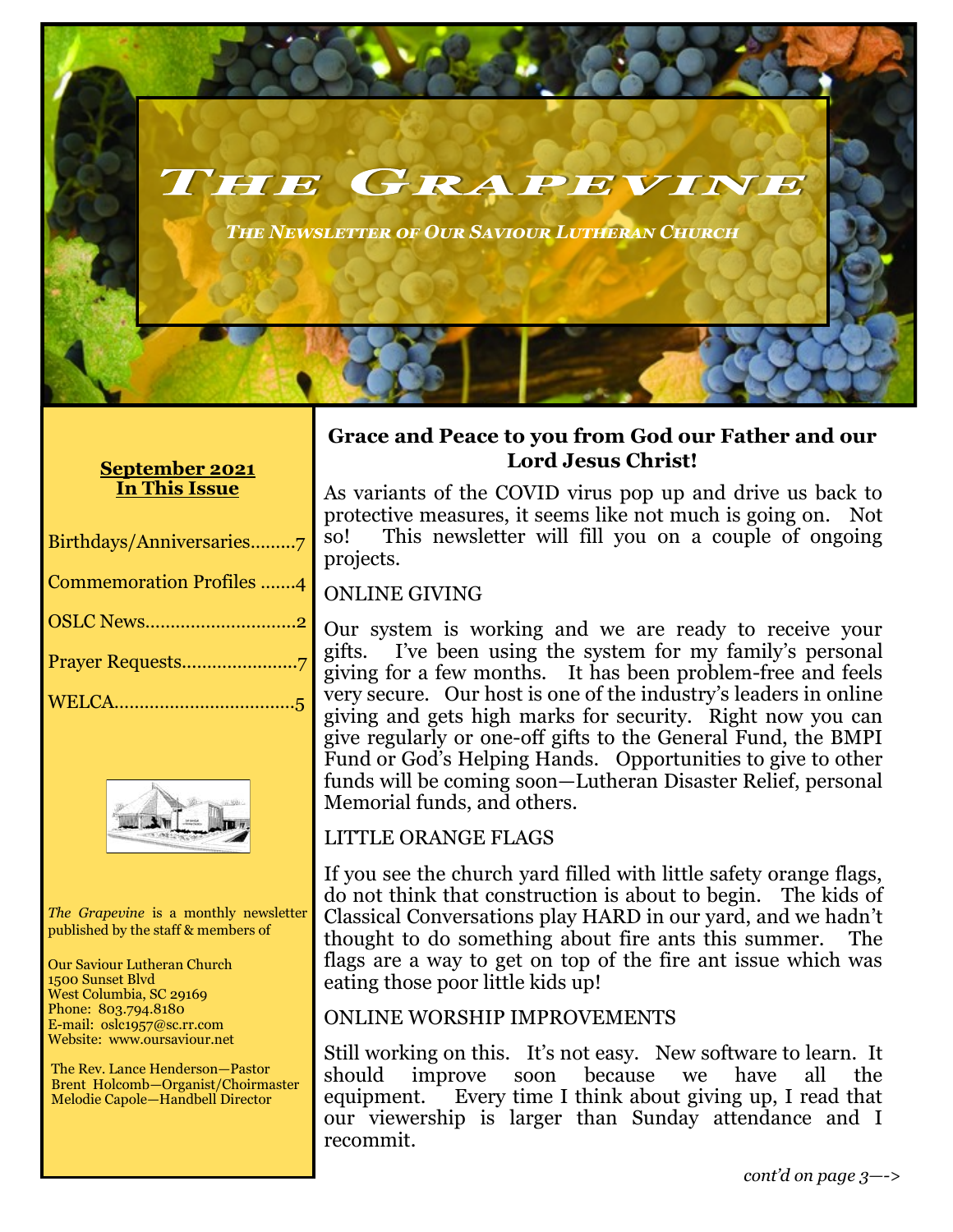

#### **COUNCIL HIGHLIGHTS Linda Griffith, Secretary**

#### **Called Council Meeting July 11, 2021**

- Approved purchase of new ice maker for kitchen.
- Approved sponsoring Shred Event in August.

#### **Church Council July 2021**

- Received confirmation from Pastor that the on-line giving through our website would be finalized by end of month.
- Council strongly recommends church attendees wear a mask upon entering the church and during worship. Worship assistants will be required to wear a mask.
- Approved recommendation by Property Committee to replace Fellowship Hall heating and air conditioning two units pending congregational approval.
- Approved to hold a Congregational Meeting on August 22, 2021, to discuss heating and air conditioning bids.
- Pastor notified council members that *Classical Conversations* will be returning to OSLC on August 11, 2021, for their weekly home school programs.
- The next Council meeting will be held on September 12, 2021, immediately following Worship Service. Lunch will be provided as this will be a long meeting involving preparation of the 2022 Budget.

# **Called Congregational Meeting August 22, 2021**

purchase of heating/air conditioning units for the Fellowship Hall from Cassell Brothers at a cost of \$14,045.96. Funds to come from the Building and Maintenance Fund

## **SHRED EVENT**



Some twenty members volunteered for the shred event on August 21<sup>st</sup>. In attendance were: Bill Aull; Isma Boland; Melodie Capole; Adam, Francis, and Rebecca Fingerlin; Sylvia Ford; Jim Garner; David and Linda Griffith; Pam Hanfland; Pastor Henderson; Don Horton; Barney Keitt; Melba Murphy; Charles Nicholson; Beverly Nivens; Mark Satterwhite; Melanie Tieman; and Frank Yonce.

Shawn Suber with *Shred With Us* was very involved with the project which was financially supported by Thrivent. 185 lbs of food and \$155 in cash and checks was collected for *God's Helping Hands*. Thank you to everyone who helped with the project and a big thank you to Dawn Hyatt at the Lexington Thrivent Office for the masks.



# **RAZBERRIES**

Please note the date change to Friday, September 24. Details will be forthcoming.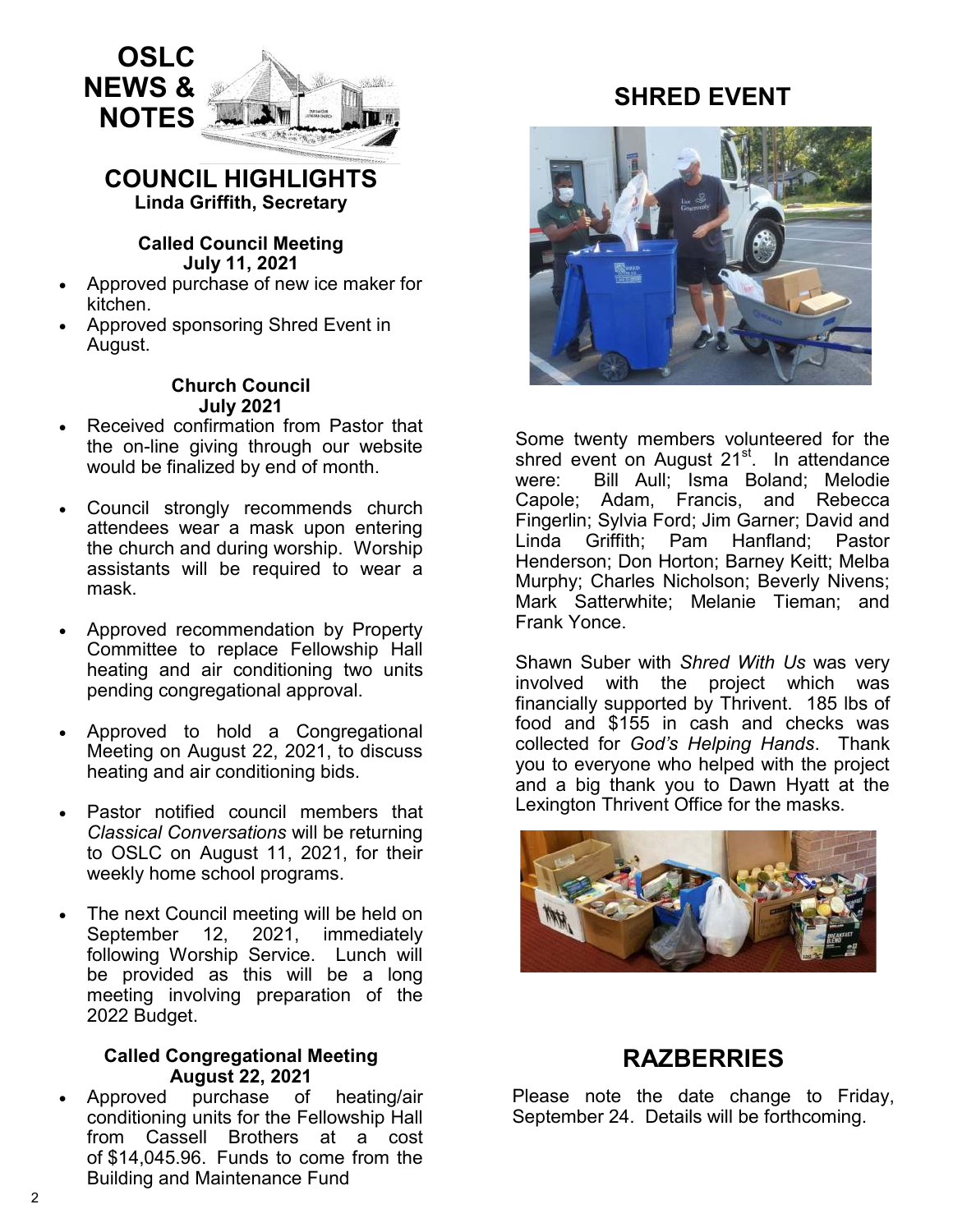*cont'd from page 1—->*

#### AIR CONDITIONER WOES

You approved the fellowship hall is getting its AC units replaced. But given the US supply chain issues, this might be a longer process than you would expect.

#### DOORWAY TO OFFICE

It has quite an effort to get any door construction companies to even give a quote. They are just SLAMMED. So we will start looking at some of the glass companies to give a quote. Maybe that will do it.

See? Lots going on!

Peace in Christ, Pastor Lance





## **SEPTEMBER MINISTRIES**

| Sep 5                               | <b>FLOWERS</b><br><i>*Need Volunteer</i> | <b>GREETERS</b><br>Gail Marcum |
|-------------------------------------|------------------------------------------|--------------------------------|
|                                     | 12 Heyward & Doris<br>Wessinger          | <b>Ben Lemons</b>              |
|                                     | 19 *Need Volunteer                       | <i>*Need Volunteer</i>         |
| 26.                                 | *Need Volunteer                          | Sylvia Ford                    |
| <b>WORSHIP</b><br><b>ASSISTANTS</b> |                                          | <b>LECTORS</b>                 |
|                                     | Sep 5 Gail Marcum                        | <b>Elizabeth Shealy</b>        |
|                                     | 12 *Need Volunteer                       | <b>Ben Lemons</b>              |
|                                     |                                          |                                |

- 19 *\*Need Volunteer Isma Boland*
- 26 *Marie Lybrand Sylvia Ford*

#### **SEPTEMBER OCTOBER**

 **USHERS**   *Chief Gary Black James Garner \*Need Volunteer Bill Aull* 

 **ALTAR GUILD**   *Beverly Nivens & Kelly Heid*

*\*Need Volunteers*

 *Mark Satterwhite Jim Garner*

 **OFFERING PICKUP** 

# **TELLERS**  *Marcum*

 *Linda Griffith & Gail Linda Griffith & Theresa Garner*

#### **PROPERTY COMMITTEE**   *Gary Black Bill Aull*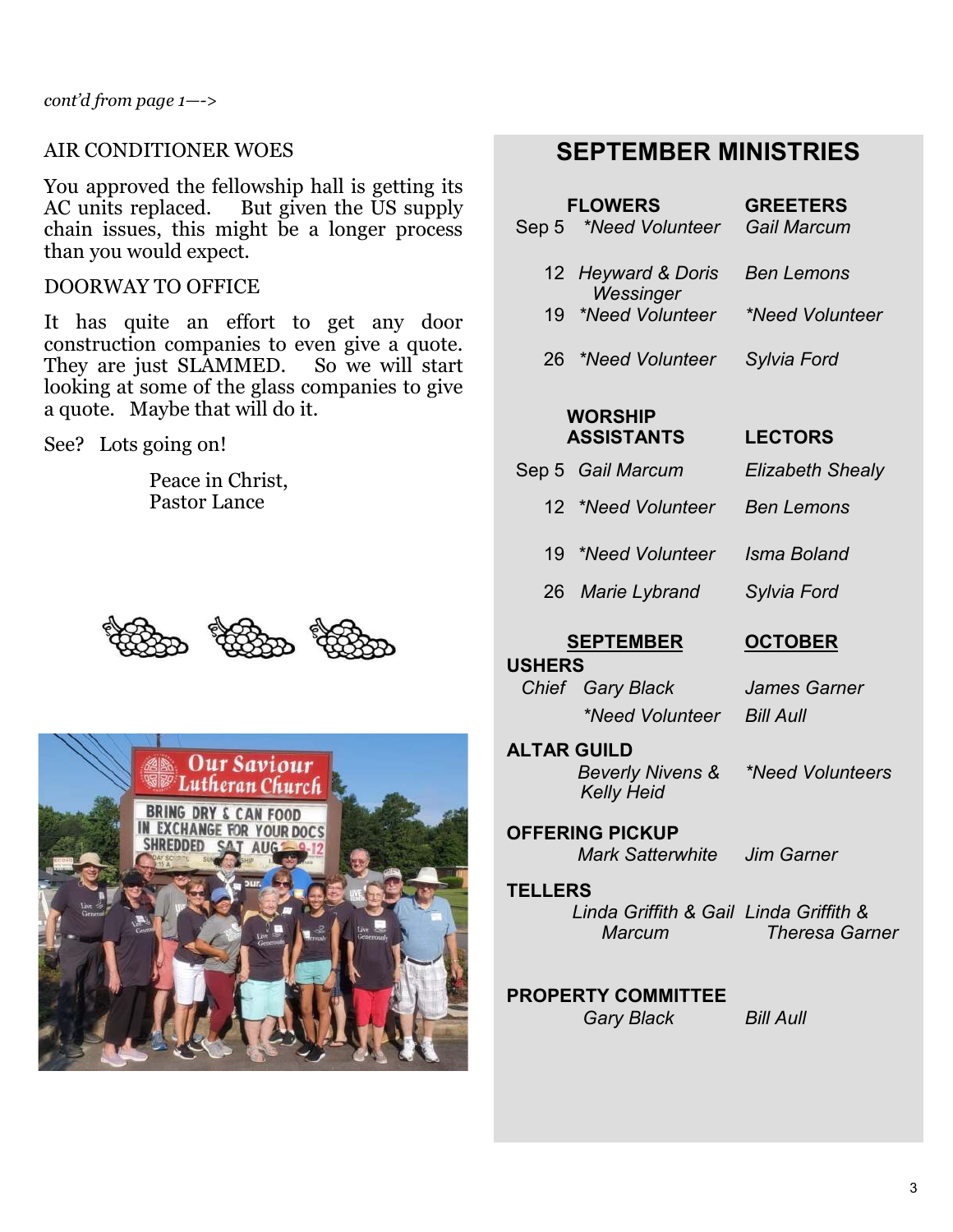# **COMMEMORATION PROFILES**

*Ruth Nicholson*

The Lutheran Church, as part of its worship, celebrates the lives of notable Christians of the past. Our hymnal provides a calendar (pp. 15– 17) for us to follow which recognizes these individuals on the anniversary of their deaths.



**September 9 Peter Claver, priest, missionary to Colombia (1581-1654)**

Born into Spanish nobility, Peter Claver was persuaded to become a Jesuit missionary to the New World. In 1610 he began ministering to Africans brought on slave ships to South America. Not only did Claver give them food, clothing, and medicine as soon as they debarked, but he also helped them after they were taken to plantations or mines. He learned the Africans' languages in order to teach them<br>about Christ. Peter Claver reportedly about Christ. Peter Claver reportedly<br>baptized 300,000 slaves during his 33 slaves during his 33 years as a missionary.

#### **September 17 Hildegard, Abbess of Bingen (1098-1179)**

Born into a noble family in what is now Germany, Hildegard was presented to God as a tithe by her parents. She entered a convent and succeeded her teacher as its abbess. Hildegard had had visions even as a child, and in adulthood she compiled them into books, feeling that God intended this. In addition to her mysticism, Hildegard was famous for the poems and hymns she composed and her knowledge of natural history and medicine. She also advised popes and secular rulers. Even though she lived her entire adult life as a nun, Hildegard influenced the wider world of the Middle Ages and still speaks through her writings today. The words of hymn #399 ("O Holy Spirit, Root of Life") in the ELW are based upon one of her compositions.

#### **September 30 Jerome, translator, teacher (ca. 347-420)**

Jerome was a priest and scholar of the early church. After his baptism in Rome at age nineteen, he traveled widely on pilgrimages and continued to study, learning Hebrew as one of his endeavors. After admission to the priesthood, he received a papal commission to translate the Bible into Latin. Jerome's translation, known as the Vulgate, served as the standard Latin version for fifteen centuries after its completion.





# **ELCA PRESS RELEASES**

**Evangelical Lutheran Church in America** God's work. Our hands.

- 7/30 Presiding Bishop issues response to DACA ruling
- 8/17 ELCA mourns death of Vice President Bill Horne

# **AVERAGE ATTENDANCE**

*From August 1--August 22*

Sunday Worship—37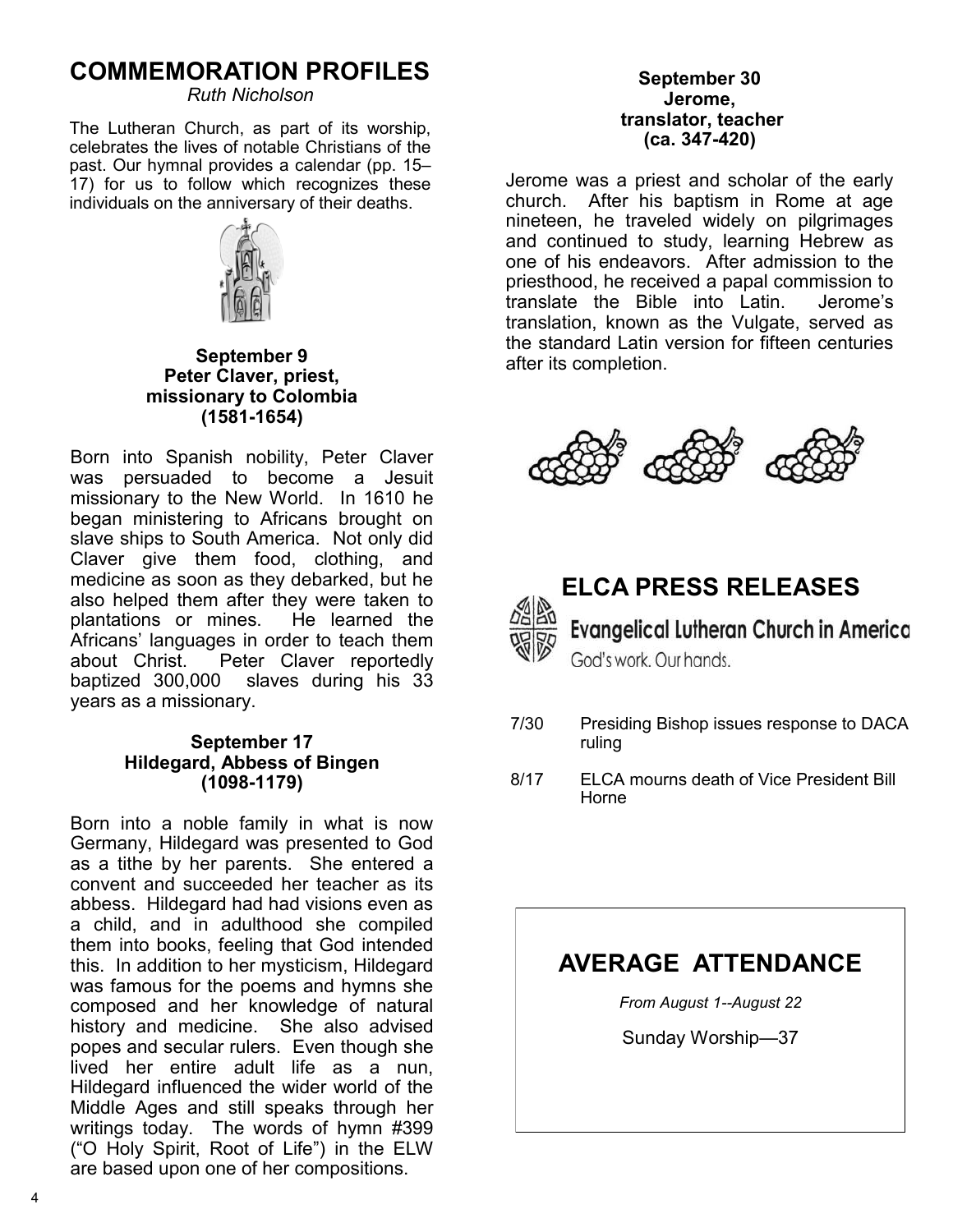

#### **2021 OSLC-WELCA OFFICERS & EXECUTIVE COMMITTEE**

President — Linda Griffith (803-920-3975, *lindagriffith2@aol.com*) Vice President—Isma Boland (803-760-5545. *ilbright@bellsouth.n*et) Treasurer — Ann Satterwhite (803-254-9934, *annsatterwhite2@gmail.com*) Secretary — (to be appointed as needed) Advisor — Sandra Hughes (803-796-9016, *smhughes@sc.rr.com)*

**Cameron** — Isma Boland (Leader), volunteer (Recorder) **Lydia**—Marie Lybrand (Leader), Beverly Nivens Recorder) **Rebekah** — Linda Griffith (Leader/Recorder) Linda Hill (Leader/Treasurer)

If you are not receiving a copy of the *SC-WELCA RIPPLE* Newsletter via e-mail, please e-mail the editor, Cindy McManus: cjm.welca@gmail.com. **It is free!** 

It always has information about what's going on in the synodical organization as well as upcoming events.

#### **Circle Updates** Ξ

**(Growth) Cameron** Vice President Isma Boland will serve as the coordinator and point of contact for the Spring Saxe Gotha meeting to be hosted by OSLC. A date has not been set for the meeting.

**(Action) Lydia** The 2021 WELCA Retreat was a huge success. If you missed it, you missed an outstanding speaker and wonderful day of sharing.

**(Community) Rebekah** will be meeting on September 13th in the Fellowship Hall at 10 am for our first meeting this fall. Sandra Hughes will provide the program and Loleta Keitt will provide refreshments.

#### **DATES TO REMEMBER**

- Oct 3 3-5 PM Joint OSLC WELCA Meeting (Officer nominations/ election) Devotional/Prayer - Rebekah Refreshments – Lydia
- Dec 5 —Immediately following worship WELCA Executive Meeting w/circle leaders Opening Prayer: Ann Satterwhite

# **2021 WELCA RETREAT PICTURES**





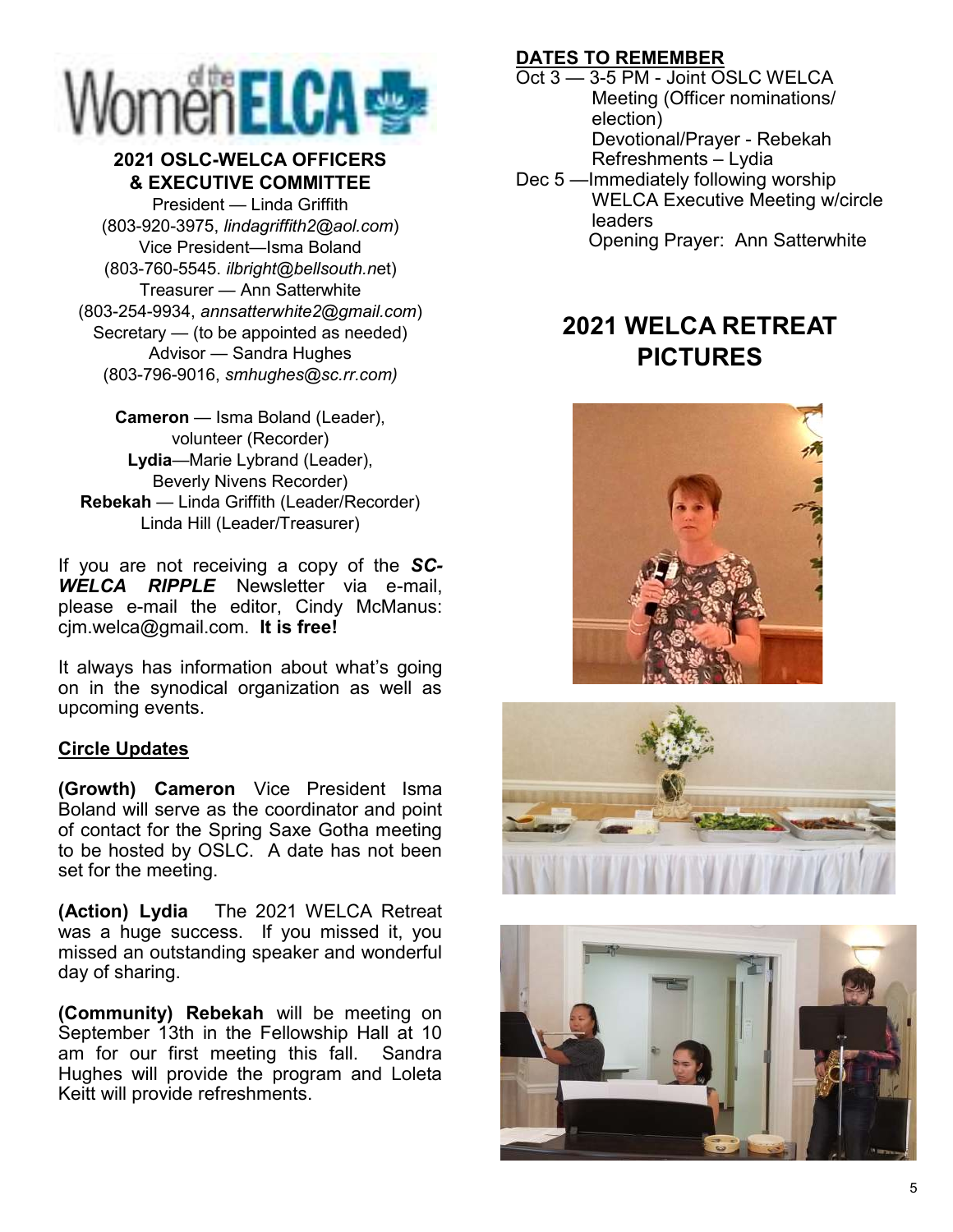# **GRAPEVINE QUIZ**

(answers on page 10)

September is back to school time. How about a quiz all about teachers, teaching and students in the Bible?

- 1. Who told Moses in Exodus 4 that he would be the one to teach Moses what to speak?
	- a. God
	- b. Pharaoh
	- c. Aaron
	- d. Mr. Chips
- 2. The psalmist in Psalm 119 (somewhere between verse 90 and verse120 says that he is wiser than any of his teachers because he mediates on these things. What are they?
	- a. God's being
	- b. God's blessings
	- c. God's decrees
	- d. His Magic 8-Ball
- 3. Never referred to by his proper name, the author of Ecclesiastes in chapter one gives us a hint that he is truly Solomon when he uses this title
	- a. The teacher
	- b. Israel's wisest
	- c. The Son of David
	- d. Spongebob Smarty Pants
- 4. In Mark 10, a man will be disappointed by the answer when he asks Jesus, "Good Teacher, what must I do to inherit ?" What is he looking to inherit?
	- a. His brother's share
	- b. His father's land
	- c. Eternal life
	- d. Grandma's collection of porcelain and ceramic frogs
- 5. In 2 Timothy 3 famously says that "all is inspired by God and is useful for teaching". What is it?
	- a. Scripture
	- b. Prophecy
	- c. Faith
	- d. Really good money making ideas

BONUS: Early in his career, Luther was asked to come to the University of Wittenberg and teach. What subject did he teach?

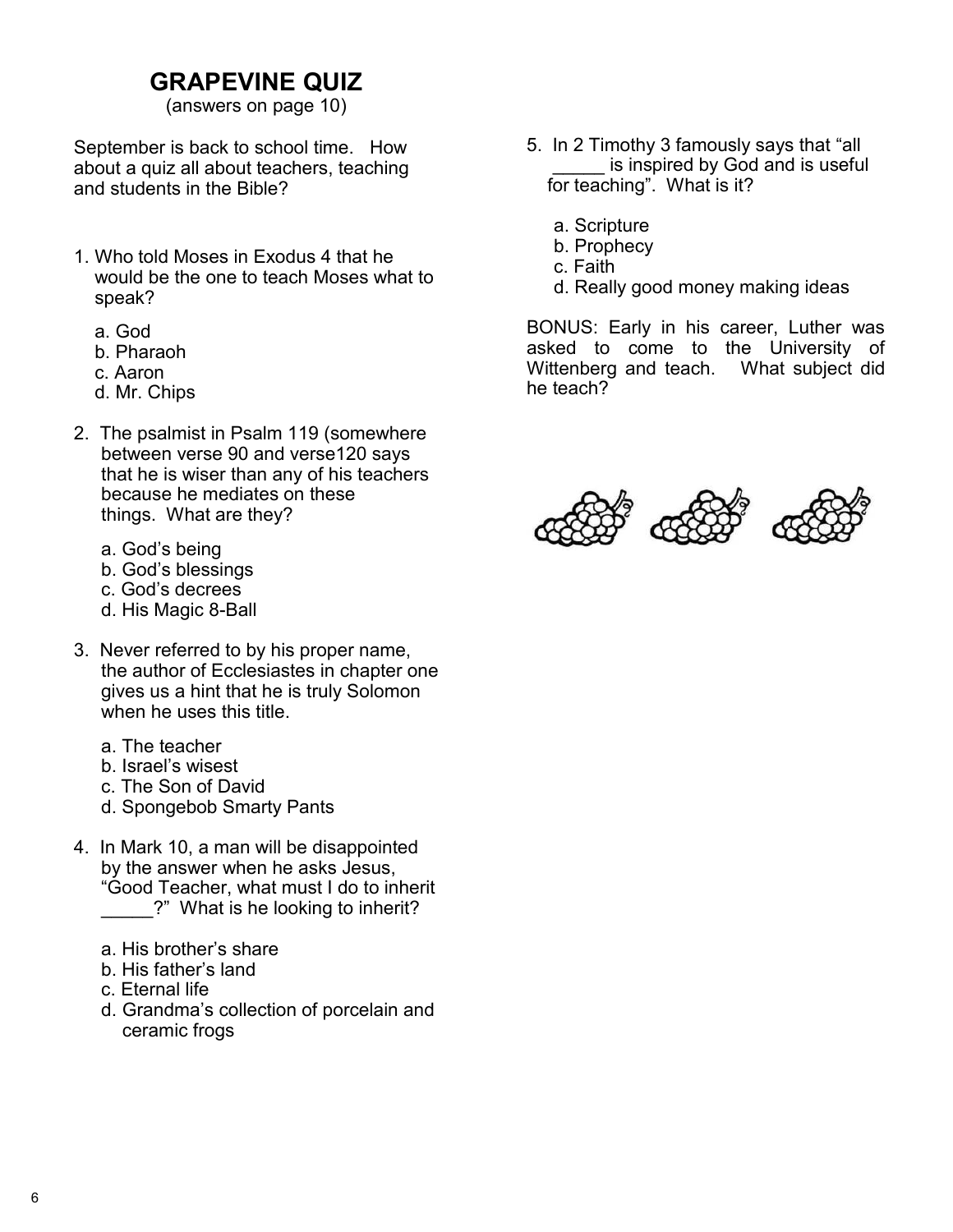# **PRAYER REQUESTS**

Those listed below have special prayers needs at this time. We keep the entire congregation in our prayers at all times, but sometimes special prayers are needed. If your name is on the list or you have added someone's name and they no longer need to be on the list, please contact the church secretary so the name cam be removed.

*Andrew Bigony (friend of the Keitts) Inez Black Greg Chapman Jeannie Chapman Linda Crapps Katie Doble Don Ford The family of Bill Hill Dolores Hopkins Jonas Miles (neighbor of the Keitts) Kerry Leigh Morawietz (friend of Pastor Lance)*

*Anne Moye Willette Satterwhite Marie Shealy (Morningside Ret Ctr., Apt. 131) Michael Smoak (friend of the Griffiths, deployed to Kabul) Mary Stocker DeLeon Wallace Jane Wallace Heyward Wessinger*

## **SEPTEMBER BIRTHDAYS**

| Sandra Cook Graham   | 9/09 |
|----------------------|------|
| Danny Boland         | 9/11 |
| <b>Ben Lemons</b>    | 9/11 |
| <b>Horace Meetze</b> | 9/16 |
| Elizabeth Johnson    | 9/25 |
| Virginia Morris      | 9/25 |
| <b>Emily Heid</b>    | 9/27 |
| <b>Shelby Kehrer</b> | 9/27 |
|                      |      |

## **SEPTEMBER ANNIVERSARIES**

| DeLeon & Jane Wallace   | 9/09 |
|-------------------------|------|
| Traywick & Loleta Keitt | 9/20 |

Please Note: if there are any errors or omissions in birthdays or anniversaries, notify the church office. We want to make sure our records are correct.

## **GRAPEVINE ARTICLES**

If you have articles, reports and/or pictures that you or your group would like printed in the next Grapevine, please send them to the Church Office by Monday September 20.

> ANSWERS: 1, a. God; 2, c. God's decrees; 3, c. The Son of David;  $4, c.$  Eternal Life; 5, a. Scripture;  $BOMOR$   $I$   $PPOQQ$  $N$  (surprised $J$ )